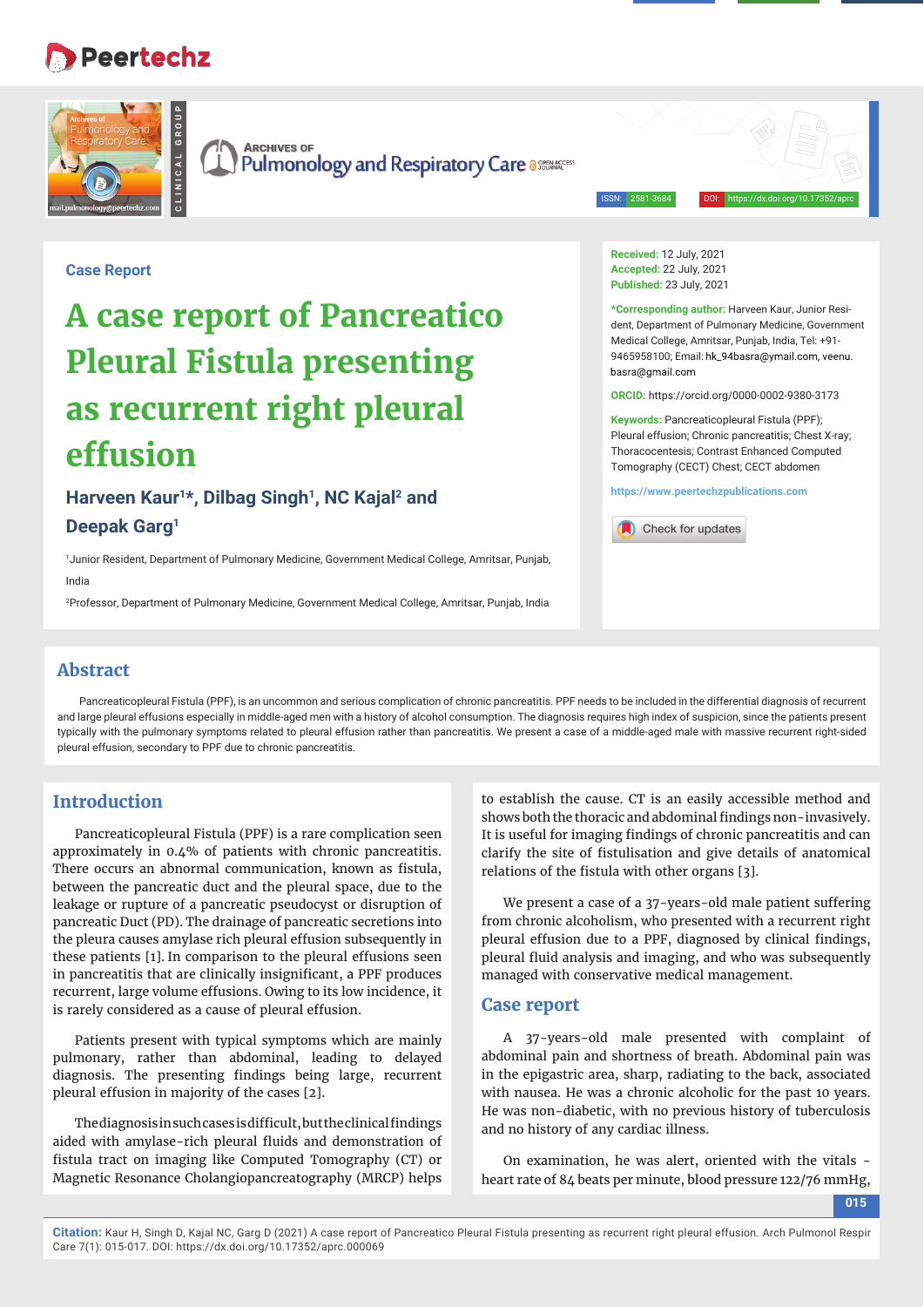respiratory rate of 18 breaths per minute, temperature  $36.4^{\circ}$ C, oxygen saturation 94% on room air. On percussion, there was stony dull note on the right side of chest. On auscultation, decreased breath sounds noted on the right hemithorax. Cardiac auscultation revealed regular rate and rhythm with normal S1 and S2. There was epigastric tenderness on examination of the abdomen. Examination of the other systems was unremarkable.

Initial laboratory evaluations were: Haemoglobin 11.0 g/ dL (normal range: 13.5-17.5), WBC count 14,900/l (normal range: 4500-11,000), serum amylase 989 U/L (normal range: 40-140), serum lipase 721 U/L (normal range: 10-140), BUN 20 mg/dL (normal range: 7-20), serum creatinine 0.94 mg/dL (normal range: 0.74-1.35), AST 32 U/L (normal range: 0-35), ALT 28 U/L (normal range: 7-56), serum ALP 48 U/L (normal range: 20-140), and total bilirubin 0.7 mg/dL (normal range: 0.1-1.2). He tested negative for HIV, hepatitis B and hepatitis C. Mantoux test was non-reactive.

Chest X-ray showed massive right sided pleural effusion (Figure 1). Ultrasonography (USG) Chest showed massive amount of free fluid in the right pleural cavity with internal echoes and septations. Upon thoracocentesis, 980 mL of brownish colour pleural fluid aspirated (Figure 2), which was exudative with significantly elevated amylase and lipase (pleural fluid amylase 2198 U/L, lipase  $3654$ U/L, pH 7.4, total proteins 1.6 g/dL, LDH 54 U/L, serum LDH 240 U/L, serum total proteins 5.5 g/dL), raising the suspicion of PPF formation secondary to chronic pancreatitis. Repeat chest X-rays revealed re-accumulation of the pleural fluid. Pleural fluid cultures were negative for aerobic, anaerobic agents and fungi. Pleural fluid for Cartridge Based Nucleic Acid Amplification Test (CBNAAT) tested negative for Mycobacterium tuberculosis and the cytological evaluation of fluid did not reveal malignant cells.

CECT (Contrast Enhanced Computed Tomography) Chest revealed right-sided heterogeneous large pleural effusion with underlying partial lung collapse. CECT Abdomen (Figure 3) showed a 3.3 cm peripancreatic peripherally enhancing fluid collection communicating with the main pancreatic duct, with walled of necrosis and evidence of chronic pancreatitis, suggesting formation of PPF.





Figure 2: Brown coloured pleural fluid aspirated upon thoracocentesis.



**Figure 3:** CECT Abdomen shows atrophied pancreas with multiple foci of calcification and peripancreatic, thick-walled collection with extensions and abdominal lymphadenopathy, along with prominent MPD communicating with the collection.

As per the protocol for initial management of PPF and patient's denial for invasive management options, he was started on octreotide, along with appropriate antibiotic treatment, total parenteral nutrition and drainage of the pleural effusion. Throughout this hospitalization, his symptoms of shortness of breath, abdominal pain and nausea showed improvement. A follow-up CT scan done after 3 weeks of treatment completion, revealed a decrease in the size of the fistula and the peripancreatic collection along with the reduction in the amount of the pleural fluid.

#### **Discussion**

Pancreaticopleural Fistula (PPF) formation is rare, occurs in about 1% patients with acute pancreatitis and in 0.4% patients **Figure 1:** Chest X-ray shows massive right sided pleural effusion. **with chronic pancreatitis** [1]. It is an abnormal collection

**016**

**Citation:** Kaur H, Singh D, Kajal NC, Garg D (2021) A case report of Pancreatico Pleural Fistula presenting as recurrent right pleural effusion. Arch Pulmonol Respir Care 7(1): 015-017. DOI: https://dx.doi.org/10.17352/aprc.000069